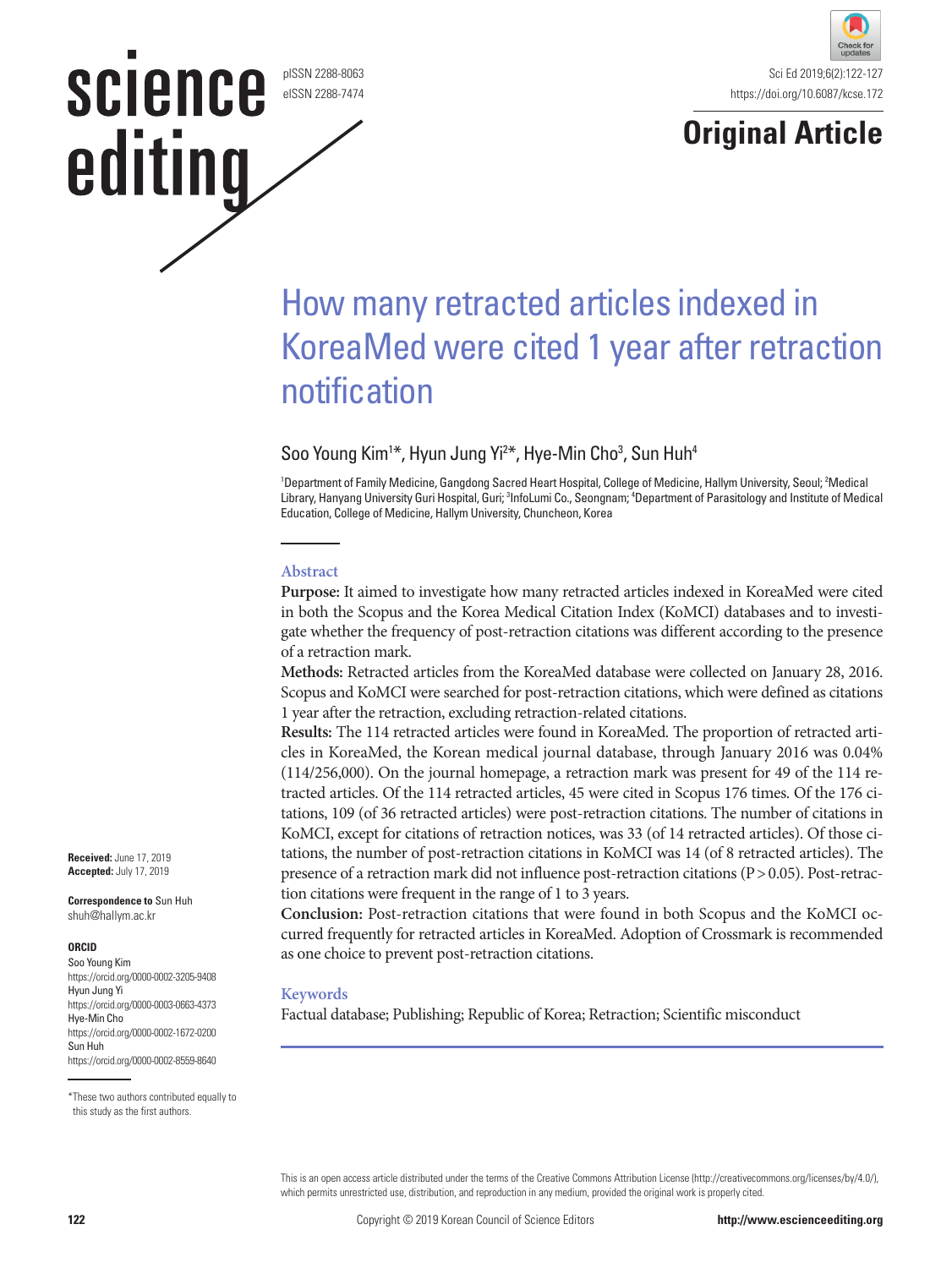

### **Introduction**

Retraction can be defined as "a mechanism for correcting the literature and alerting readers of publications that contain such seriously flawed or erroneous data [1]." The COPE (Committee on Publication Ethics) retraction guidelines state that "the purpose of retractions is to correct the literature rather than to punish the authors. Nevertheless, most authors take a negative view of retractions and may fear that they will harm their reputation." Retractions due to research misconduct and honest errors should be distinguished [2]. In Korea, the abstracts of all local (i.e., Korea-based) medical journals are indexed in the KoreaMed database. KoreaMed is an abstract database of medical journals published from Korea launched in 1997. Out of 217,839 articles in KoreaMed published from 1990 to January 2016, the publication type of 111 articles was retraction (0.051%). The reasons for retractions included duplicate publication (57.0%), plagiarism (8.8%), scientific error (4.4%), author dispute (3.5%), and other (5.3%); the reasons were unstated or unclear in 20.2% of cases [3]. In KoreaMed retractions due to honest error accounted for a small proportion (4.4%) of cases [4]. To avoid quoting retracted articles, a notice of retraction should be issued, and a retraction mark must be provided in the HTML or PDF version of the document to notify readers [5]. It has been suggested that post-retraction citations can be divided into two types: citations before announcement of the retraction and citations after the retraction announcement [6].

A previous study investigated how many retracted articles were cited in Medline-listed journals. There were 235 retracted Medline articles from 1996 to 1997, which were cited 2,034 times after the retraction announcement. In an examination of 299 of those citations, 280 citations treated the retracted article positively [7]. For articles published in radiology journals listed in PubMed, 48 retracted original research articles were identified from 1983 to 2015. The mean number of citations of retracted articles was  $10.9 \pm 17.1$  (range, 0 to 94 citations) [5]. However, no previous research has investigated whether this trend differs across countries with different research cultures and levels of information technology. The Korea Medical Citation Index (KoMCI) is a reference citation database that includes references published in Korea of articles in KoreaMed. Therefore, if any KoreaMed articles are cited by journals published in Korea, those citations can be traced [8].

This study aimed to investigate how many retracted articles indexed in KoreaMed were cited in both the Scopus and KoMCI databases and to investigate whether the frequency of post-retraction citations was different according to the presence of a retraction mark. Furthermore, the chronological occurrence of post-retraction citations was counted.

### **Methods**

*Ethics statement***:** No informed consent was required because this study was based on a literature database. It does not deal with human or human-originated materials.

*Study design***:** This was a descriptive literature database analysis.

*Setting***:** The research consisted of selecting retracted articles, analyzing their characteristics, and analyzing the frequency of their citations. The selection method for retracted articles was as follows. Retracted articles in KoreaMed were searched by a medical librarian (HMC) on January 28, 2016 (search query: "retraction of publication" (PT) OR "retraction" (TI)). Three reviewers (SH, SYK, and HMC) each examined all of the retraction notices independently. Furthermore, if opinions differed, the decision for inclusion was made based on consensus. The presence of a retraction announcement on the journal homepage or a notice in the retracted article was checked in the PDF and HTML files. In PDF, the presence of a watermark was checked. In HTML, a watermark or notification was checked.



**Fig. 1.** Diagram of the research process. KoMCI, Korea Medical Citation Index.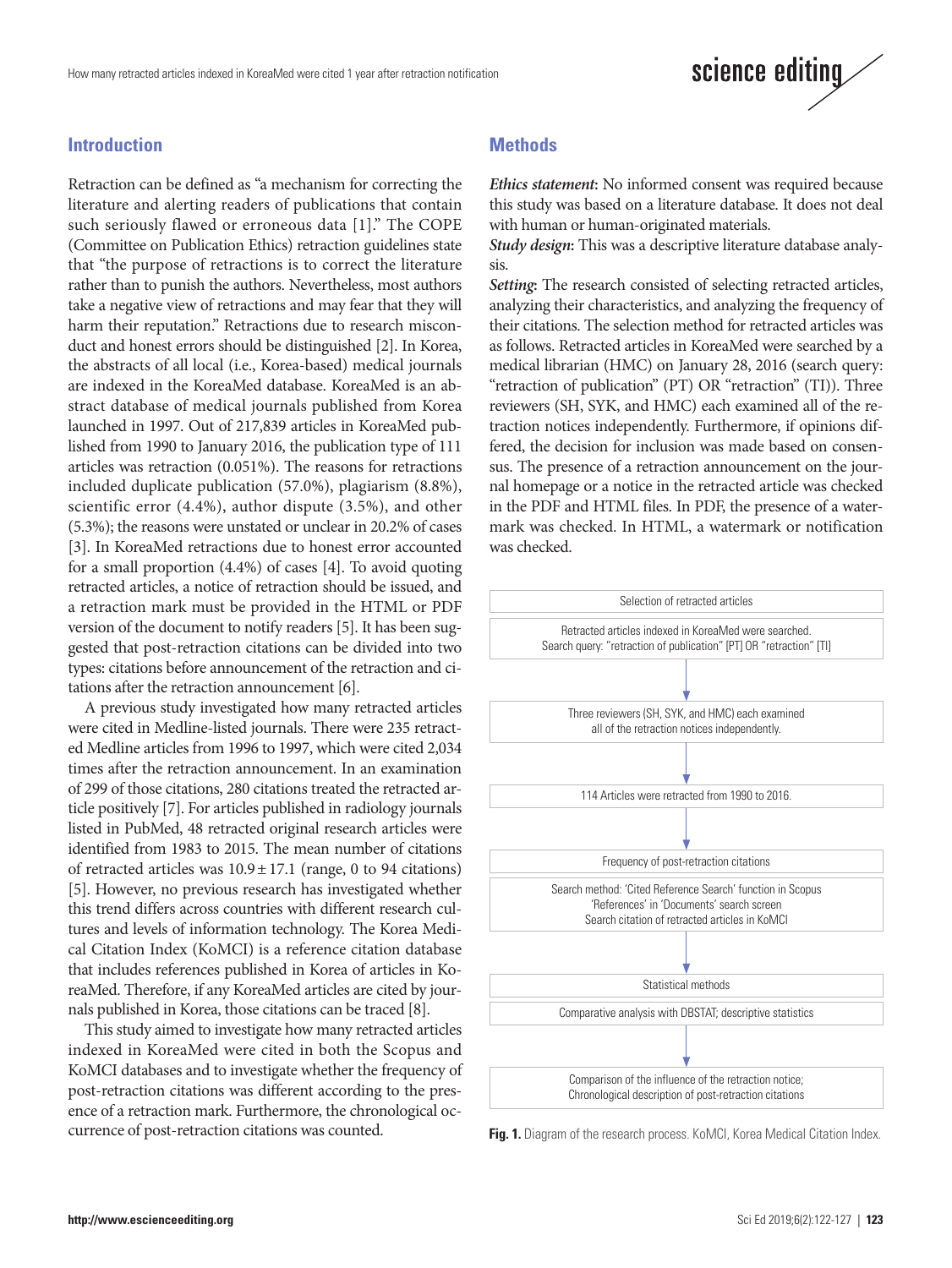# science editing

We searched both Scopus and KoMCI for the retracted articles in the source articles' references through the end of 2017. The citing articles of the retracted articles were searched, limited to "References" in the "Documents" search screen in Scopus. Citations of retracted articles in KoMCI were searched by inputting the bibliographic information of the retracted articles. The count was made only when an explicit citation was identified through hand-searching after the initial search for citations. The total number of citations was counted. Scopus was selected as a citation database since it comprises the greatest number of source titles with reference databases out of all reference- indexing databases at the time of the search by a librarian (HMC). Furthermore, KoMCI was selected because it is the only well-formatted citation database based on KoreaMed journals. Of the 251 KoreaMed source journal titles, 81 (32.3%) were indexed in Scopus at the time of the search. Although the other 170 KoreaMed journal titles were not indexed in Scopus as source titles, they could be searched from the reference documents that Scopus source journals cited. Post-retraction citations were defined in this study as those occurring at least 1 year after the retraction, considering the index time for the notice of retraction and the time to publication after submission. A diagram of the study design and methodology is presented in Fig. 1.

*Variables, data source, and bias***:** The variables were the characteristics of retracted articles in KoreaMed and the frequency of post-retraction citations in Scopus. The data sources were Scopus, KoreaMed, and KoMCI. Retracted articles were counted and distributed according to presence of a notification of retraction. The frequency of post-retraction citations was counted in Scopus and KoMCI chronologically. No reportable bias was present since this was a literature-based study.

*Statistical methods***:** Observational statistical descriptions were employed. The Mann-Whitney U-test (Wilcoxon rank sum) was used to investigate differences according to the presence of a retraction mark. The statistical software package used was DBSTAT ver. 5.0 (DBSTAT Co., Chuncheon, Korea).

### **Results**

At the time of the search, there were 254,000 articles in KoreaMed. Of all articles in KoreaMed, 114 were retracted (0.04%). The results for the characteristics of retracted articles in KoreaMed are presented in Table 1.

Forty-five of the retracted articles were cited in Scopus 176 times (mean± standard deviation [SD] of number of citations of the 45 retracted articles: 3.9± 3.7; median number of citations: 3 [range, 1 to 18]). If notices of retraction were removed, the number of citations was 168 from 42 retracted articles (mean ± SD of number of citations of the 42 retracted

| <b>Table 1.</b> Characteristics of retracted articles in KoreaMed cited January 28, |  |  |  |  |
|-------------------------------------------------------------------------------------|--|--|--|--|
| $2016(n=114)$                                                                       |  |  |  |  |

| Characteristics                                                | Number (%) |
|----------------------------------------------------------------|------------|
| Retraction mark in PDF                                         |            |
| Yes                                                            | 6(5.3)     |
| No                                                             | 108 (94.7) |
| Retraction mark in HTML                                        |            |
| Yes                                                            | 48 (42.1)  |
| No                                                             | 66 (57.9)  |
| Retraction mark total                                          |            |
| N <sub>0</sub>                                                 | 65(57.0)   |
| PDF or HTML                                                    | 44 (38.6)  |
| <b>Both</b>                                                    | 5(4.4)     |
| No. of articles cited in Scopus                                |            |
| Yes                                                            | 45 (39.5)  |
| No                                                             | 69 (60.5)  |
| No. of articles cited in Scopus except notice                  |            |
| Yes                                                            | 42 (36.8)  |
| No                                                             | 72 (63.2)  |
| No. of articles of post-retraction citations in Scopus         |            |
| Yes                                                            | 36 (31.6)  |
| No                                                             | 78 (68.4)  |
| No. of articles cited in KoreaMed                              |            |
| Yes                                                            | 22 (19.3)  |
| N <sub>0</sub>                                                 | 92 (20.7)  |
| No. of articles cited in KoreaMed except notice                |            |
| Yes                                                            | 14(12.3)   |
| No                                                             | 100 (87.7) |
| No. of articles cited as post-retraction citations in KoreaMed |            |
| Yes                                                            | 7(6.1)     |
| N <sub>o</sub>                                                 | 107 (93.9) |

articles:  $3.9 \pm 3.8$ ; median number of citations: 2 [range, 1 to 18]), including 109 post-retraction citations from 36 articles (mean  $\pm$  SD of citations of the 36 retracted articles: 2.9  $\pm$  3.6; median number of citations: 2 [range, 1 to 10]) (Table 2, Dataset 1). Of the 36 articles with post-retraction citations, a retraction mark was present in 13 articles. There was no difference in the number of post-retraction citations between the articles with and without a retraction mark ( $P = 0.9865$ ) based on the Mann-Whitney U-test. Parametric statistics was not possible because the data did not show a normal distribution, although the average number of post-retraction citations of articles with a retraction mark was 3.23 and that of those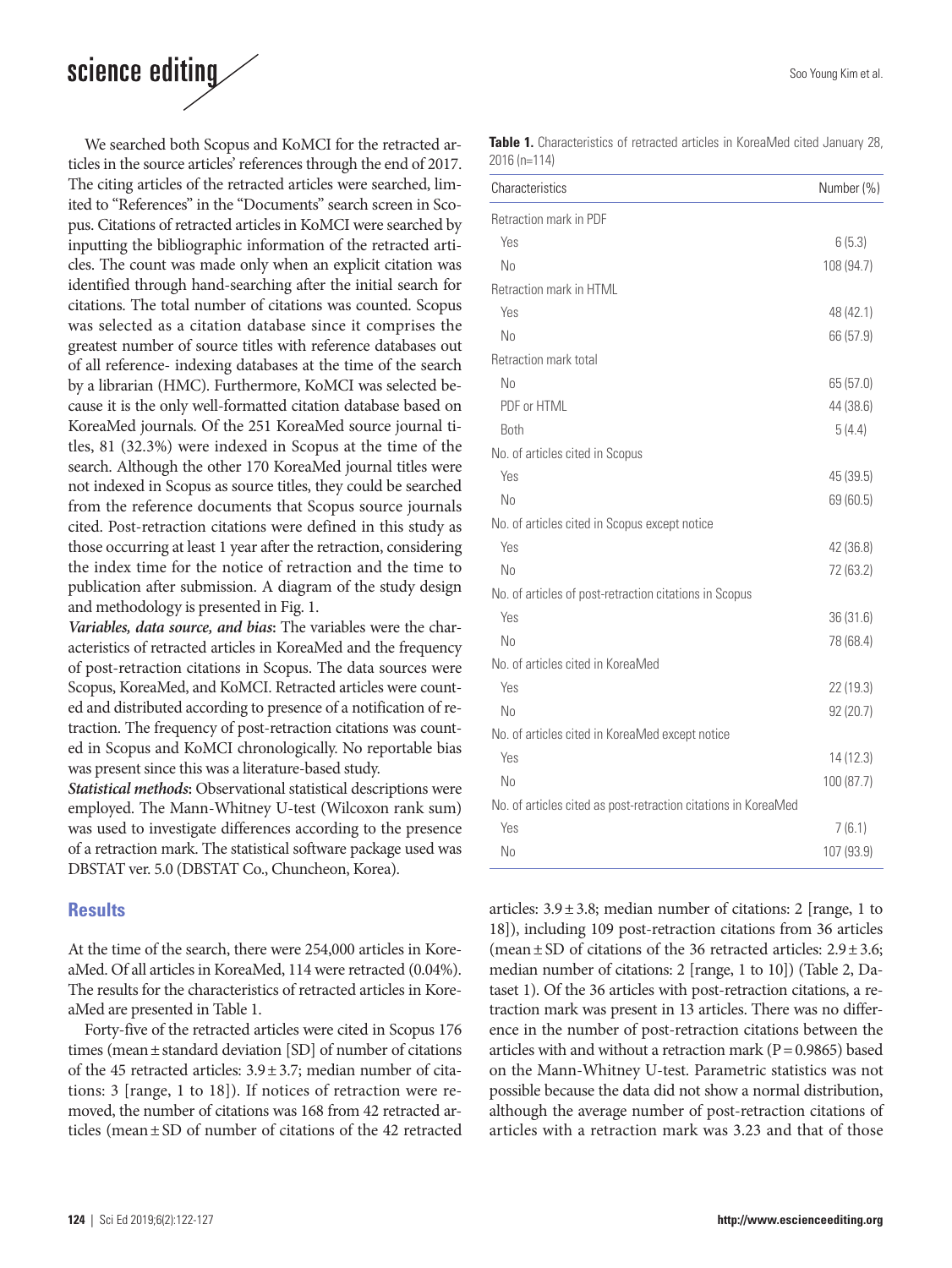

Table 2. Frequency of citations of retracted articles in KoreaMed obtained from the Scopus and KoreaMed databases 1 year after the retraction, excluding retraction-related citations

| Retracted article  |                                         |                 | Scopus           | KoreaMed        |                  |  |
|--------------------|-----------------------------------------|-----------------|------------------|-----------------|------------------|--|
|                    |                                         | No. of articles | No. of citations | No. of articles | No. of citations |  |
| Cited articles     | Total                                   | 45              | 176              | 22              | 43               |  |
|                    | Post-retraction citations <sup>a)</sup> | 36              | 109              | 8               | 14               |  |
|                    | Non-post-retraction citations           | 6               | 59               | 6               | 19               |  |
|                    | Retraction-related citations            |                 | 8                | 8               | 10               |  |
| Non-cited articles |                                         | 69              | U                | 92              | 0                |  |
| Total              |                                         | 114             |                  | 114             |                  |  |

a)One year after the retraction, excluding retraction-related citations.



**Fig. 2.** Chronological trends of the frequency of post-citation retractions of retracted articles listed in KoreaMed. KoMCI, Korea Medical Citation Index.

without a retraction mark was 2.91.

In KoreaMed, there were 43 citations of 22 retracted articles. If notices of retraction were removed, the number of citations was 33 (of 14 retracted articles), including 14 post-retraction citations of 8 retracted articles (Table 2, Dataset 1).

The chronological occurrence of post-retraction citations is presented in Fig. 2 (Dataset 2). Post-retraction citations were frequent 1 to 3 years after the 1-year period subsequent to the retraction notification. We found that post-retraction citations could occur 10 years after the retraction announcement.

Out of 114 retracted articles, 76 articles (66.7%) were published before 2009. Out of 76 retracted articles, the retraction announcements of 38 articles (50.0%) were published before 2009. Thirty-eight retracted articles were published from 2009.

### **Discussion**

*Key results*: Citations of retracted articles indexed in KoreaMed were frequent, and post-retraction citations were also frequent. Additionally, the presence of a retraction mark did not influence post-retraction citations. Out of 254,000 articles in KoreaMed, 114 were retracted (0.05%).

*Interpretation*: This rate is comparable to what has been reported in previous studies: 0.07% for *BioMed Central* [9] and 0.03% for *Journal of Bone and Joint Surgery* (American volume) [10]. In present study, the number of post-retraction citations for the 36 retracted articles in Scopus ranged from 1 to 10, with an average of 3.0 and a median of 2. Furthermore, the number of post-retraction citations for the 8 retracted articles in KoMCI ranged from 1 to 3, with an average of 1.5 and a median of 2.

In Scopus, of the 176 citations, 109 (61.9%) were post-retraction citations. To date, few analyses in the literature have presented post-retraction citation rates. Steen noted that, of the 5,503 citations of 180 retracted articles from the PubMed database between 2000 and 2010, 1,917 were post-retraction citations, with a total rate of 34.8% [11].

The lack of a retraction mark on the HTML version or PDF available from the journal homepage may explain the frequency of post-retraction citations. Of the 114 retracted articles, a retraction mark was not present for 66 (57.9%) articles in the HTML version and for 108 articles (94.7%) in the PDF version. There was no mark of retraction in 65 (57.0%) articles. In other studies, the percentage of retraction marks in PDF or HTML versions was likewise not high. In the radiology field, 37.9% (14/37) of retracted articles had a retraction mark in the PDF version, while 62.2% (23/37) did not. Furthermore, 2 of 13 (15.4%) retracted articles had a retraction mark in the HTML version, while 11 out of 13 (84.6%) of the PDF versions did not [5], and the percentage of articles with a retraction mark was 30% (14/37) in the orthopedic field [10]. In this study, there was no significant difference in post-retraction citations according to the presence of a retraction mark in the PDF/HTML versions.

As shown in Fig. 2, we found that post-retraction citations could persist for more than 10 years after the retraction announcement. The graph does not show the decrease by year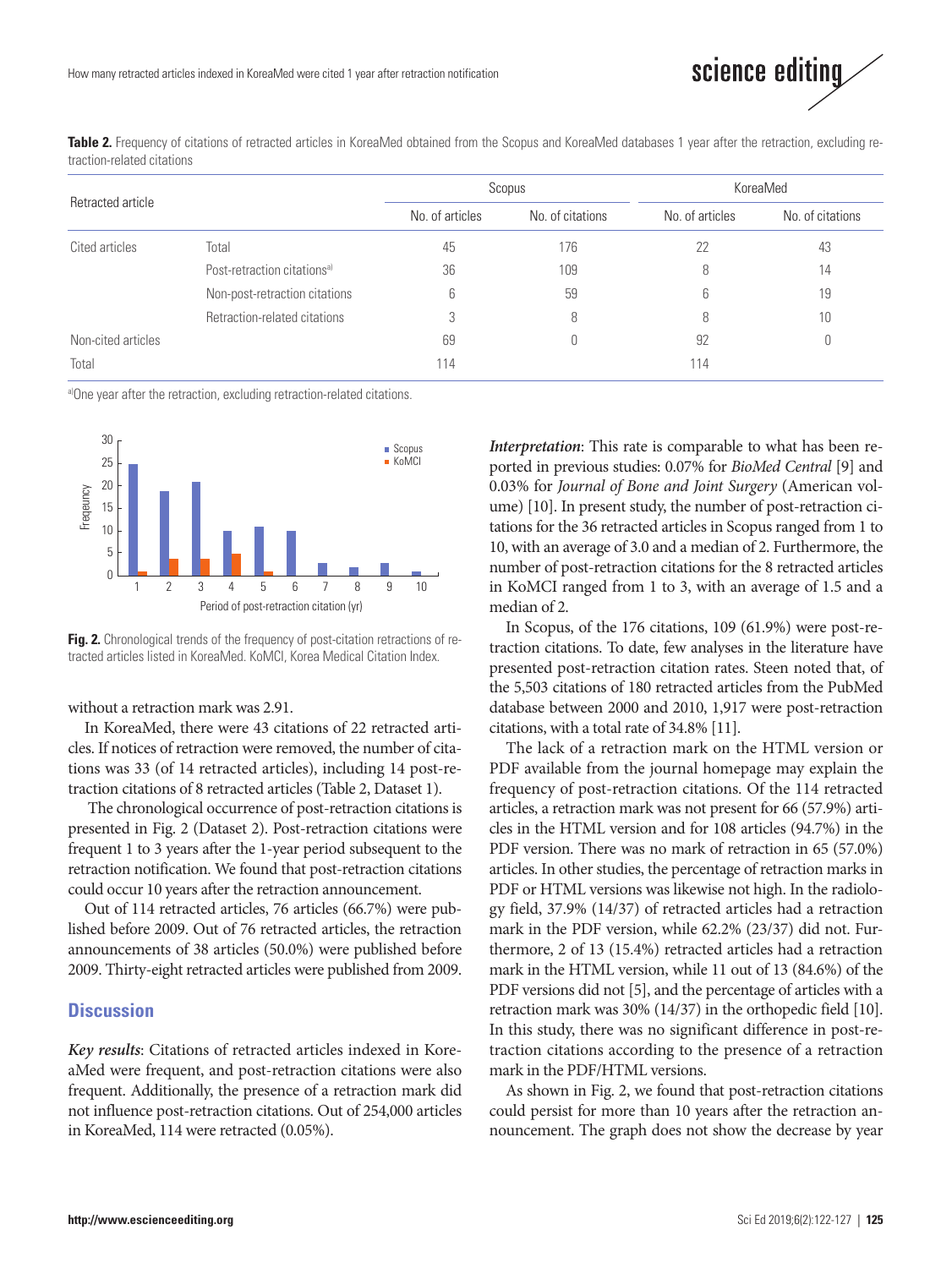# science editing

because the publication date was not considered in the graph. Bar-Ilan and Halevi [6] demonstrated that post-retraction citations may occur up to 16 years after the announcement.

Decrease of retracted articles after 2009 may be results of enforcement policy which was supported by the publication of the *Good publication practice guidelines for medical journals* in 2008 by the Korean Association of Medical Journal Editors. *Why are retracted articles frequently cited even after the retraction announcement?*: Bar-Ilan and Halevi [6] suggested four reasons: First, the full texts of retracted articles may remain freely available on the web. Second, public or media attention can cause an increased frequency of negative citations. An example was a retracted article that "evoked a public debate regarding the safety of genetically modified (GM) foods". In this case, researchers cited retracted articles to warn the public about the incorrect information contained in the retracted article [6]. Third, in some cases, data and image manipulation was not considered to be as serious as other violations which suggest that articles retracted for such reasons can continue to be cited. Fourth, if the reason for retraction was text-recycling or duplicate publication, the data themselves are not a problem from an editor's perspective; therefore, they may continue to be cited after the retraction announcement.

There are two possibilities for the status of post-retraction citations in the Korean medical literature. First, it is possible that the authors did not know that the documents in question had in fact been retracted. Moylan and Kowalczu [9] suggested that readers can be unaware of articles being retracted because retraction notices are seldom cited. As mentioned above, the PDF or HTML versions of retracted articles did not contain retraction marks in a fairly high percentage of cases; therefore, an author can inadvertently cite retracted articles. Authors can also obtain articles through non-publisher websites that provide a substantial number of articles. PubMed Central, educational websites, commercial websites, advocacy websites, institutional repositories, and personal Mendeley libraries are examples of such sites [2,12]. Secondary citations, in which the author does not look at the article itself but cites only the references of other articles, is also a situation in which the author may not know the retraction status of a paper. The second possibility is that the authors knew that the articles had been retracted but cited them for other reasons. In the Korean medical literature, the most common reason for retraction is duplicate publication [3]; therefore, an author may cite a retracted article without any doubt about the scientific validity of the article, which results in a positive citation. *How can we efficiently reduce post-retraction citations?:* One

method for editors or publishers is the adoption of Crossmark (the "Check for updates" button), which was launched in April 2012 and sends a signal to researchers that publishers are committed to maintaining their scholarly content. It gives scholars the information they need to verify that they are using the most recent and reliable versions of a document. Readers simply click on the Crossmark logos on PDF or HTML documents, and a status box tells them if the document is current or if updates are available [13]. This system was adopted by a journal in Korea in 2013 [14]. In 2016, 105 (43.4%) of the 242 KoreaMed journals had adopted it [15]. However, it might be difficult for researchers to confirm the up-to-date status of articles published before April 2012. If this system is implemented for the HTML and PDF files of all scholarly articles, there may be a drastic decrease in post-retraction citations. Of course, no clear evidence yet exists of the effect of Crossmark in preventing citations of retracted articles. Six years have passed since the Crossmark service was launched for scholarly journals in Korea. Therefore, more concrete findings should be collected on the effects of Crossmark. At present, this system is one of the best solutions for elucidating the present status of articles.

Another solution is to visit the Retraction Watch Database (http://retractiondatabase.org/), on which it is possible to search for retracted articles by inputting relevant information. Another method that researchers can use is to visit the journal homepage to check for any notice of retraction or errata, because PDFs of articles can be distributed through a variety of sources, databases, and repositories.

*Why did authors cite retracted articles?:* The reason why authors cited retracted articles is difficult to elucidate, because there were no data on this topic. If authors are aware of the present status of retracted articles, they are reluctant to cite them. Furthermore, the editors or manuscript editors usually did not check the status of references during the editorial process, although they always check the references for adherence to the style and format of the journal. Therefore, manuscript editors are recommended to check the references to identify whether they have been retracted. All retracted articles are not scientifically flawed, and there are a variety of reasons for retraction. One reason is duplicate publication, in which case, authors are recommended to cite the first-published article. Although it is up to authors to cite or not to cite retracted articles, caution should be used when citing retracted articles. If a retracted article is cited positively, authors should be notified by the editorial office.

*Limitations*: There was no recordable limitation to this study. *Conclusion*: In this study, we found that the citation frequency of retracted articles from medical journals in Korea was considerable. Citations occurred from not only Scopus journals, but also from KoreaMed journals. If the number of medical journals in Scopus (11,734) and KoreaMed (251) is considered, the number of post-retraction citations from KoreaMed